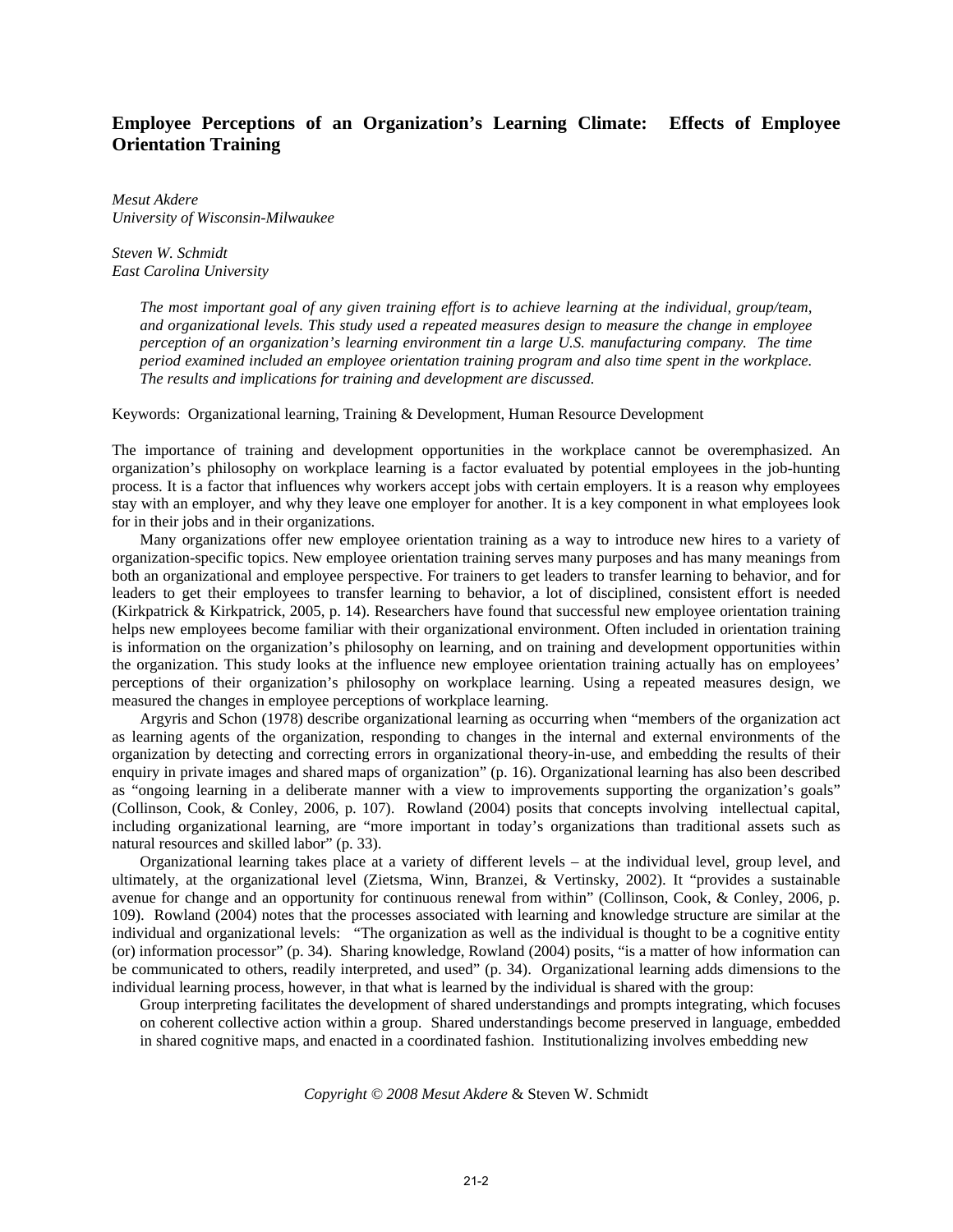actions and interpretations into routines, rules, information systems, strategy and structure of the organization (Crossan, Lane, & White, 1999, cited in Zietsma et al., 2002, p. S62).

Organizational learning theorists struggle with some of the same issues that perplex all educators. Just as educators wonder why individuals learn at different rates, organizational learning theorists note that "research has not progressed to the point of explaining the variation of learning rates observed across organizations" (Epple et al., 1991). Researchers have concluded that organizational learning can be impeded in a variety of ways. Zietsma (2002) notes that organizations may get caught in a legitimacy trap, whereby learning may be rejected based on the organization's perceived legitimacy of the source. Organizational learning can also be impeded (or encouraged) by an organization's power structure. Clifford and Thorpe (2007) define learning and development as:

a term that is now used because the focus has shifted from the person delivering the training to the learner and the impact of learning upon their performance. There is a movement away from the delivery of content to the development of learning capabilities, hence the responsibility being given to the individual and their line manager. A training and development function is more likely to be seen as the central point from which all staff development activity comes, where a learning and development function can be more readily perceived in a consultancy/advisory/facilitatory capacity. Training is one method, out of many, for achieving learning (p. 8).

#### **Theoretical Framework**

The theoretical framework for this study is based on both adult learning theory and organizational learning theory. Adult learning theory used to guide this study included Mezirow's (1991) theory of perspective transformation, which examines issues of meaning-making and development on individual bases. This was important in that our study surveyed respondents over a period of time which included formal training and interaction with peers while on the job. Social learning theory (Bandura and Walters, 1963) is also important for similar reasons. Social learning theory examines learning and social contexts, which were different during different times throughout the survey process. Social learning theory also stresses the influence and importance of human interaction on the learning process. That interaction, in this study, included interaction with presenters, facilitators, and fellow new employees during the orientation sessions, and also interaction with peers and coworkers during the on-the-job phase of this study.

Senge's (1990) concept of the learning organization, one in which employees continually learn, grow, and expand their ways of thinking and capacities to create, is an important organizational learning theoretical base for this study. Senge points to the importance of consistent messages through the organization regarding learning, and also to the importance of providing learning and development opportunities for all employees at all levels. Watkins and Marsick's (1993) work on organizational learning was also used in the theoretical framework for this study. Their model was used in the development of the survey time periods, as their work deals with learning on several different levels, and stresses the importance of collaboration and team learning as a means for continuous learning and change.

Figure 1 illustrates a model for organizational learning (Watkins & Marsick, 1993). According to this model, organizational learning occurs at three different levels: individual, teams, and organization. At the individual level, it deals with creating an environment for continuous learning and promoting inquiry and dialogue; at the team level, it requires encouraging collaboration and team learning; and at the organization level, it aims to empower people toward a collective vision and establish systems to capture and share learning. All three levels contribute to continuous learning and change within the organization.

The theory in this realm recognizes that knowledge resides in both the individual organizational member and in the relations among organizational members at the social level (Krogh & Roos, 1995, p. 49). However, little is known about retaining past knowing in organizations to "edge the knowledge-based perspective in a new direction, towards understanding of knowledge generation and acquisition in firms as a weakly cognitive practice, or more accurately, as the product of habits of everyday interaction in which thinking and acting are combined in inseparable unity, as are different types of knowledge, tacit and codified, mental, manual, and technological" (Amin & Cohendet, 2004, p. 62).

Motivation for organizational learning has also been the subject of research. Weick (2002) observes that "while there is no shortage of goal statements in discussions of organizational learning, most of the goals discussed focus on efficiency, cost containment, adaptation, and speed" (p. S12). Just as a disorienting dilemma will act as an impetus for individual learning, organizational learning is often motivated by a perceived discrepancy between aspirations and performance (Vince, 2002). Vince (2002) does note other reasons for organizational learning that are not necessarily based on deficits. They include the enrichment of group efficacy, organizational norms, formal and informal incentives, and team composition.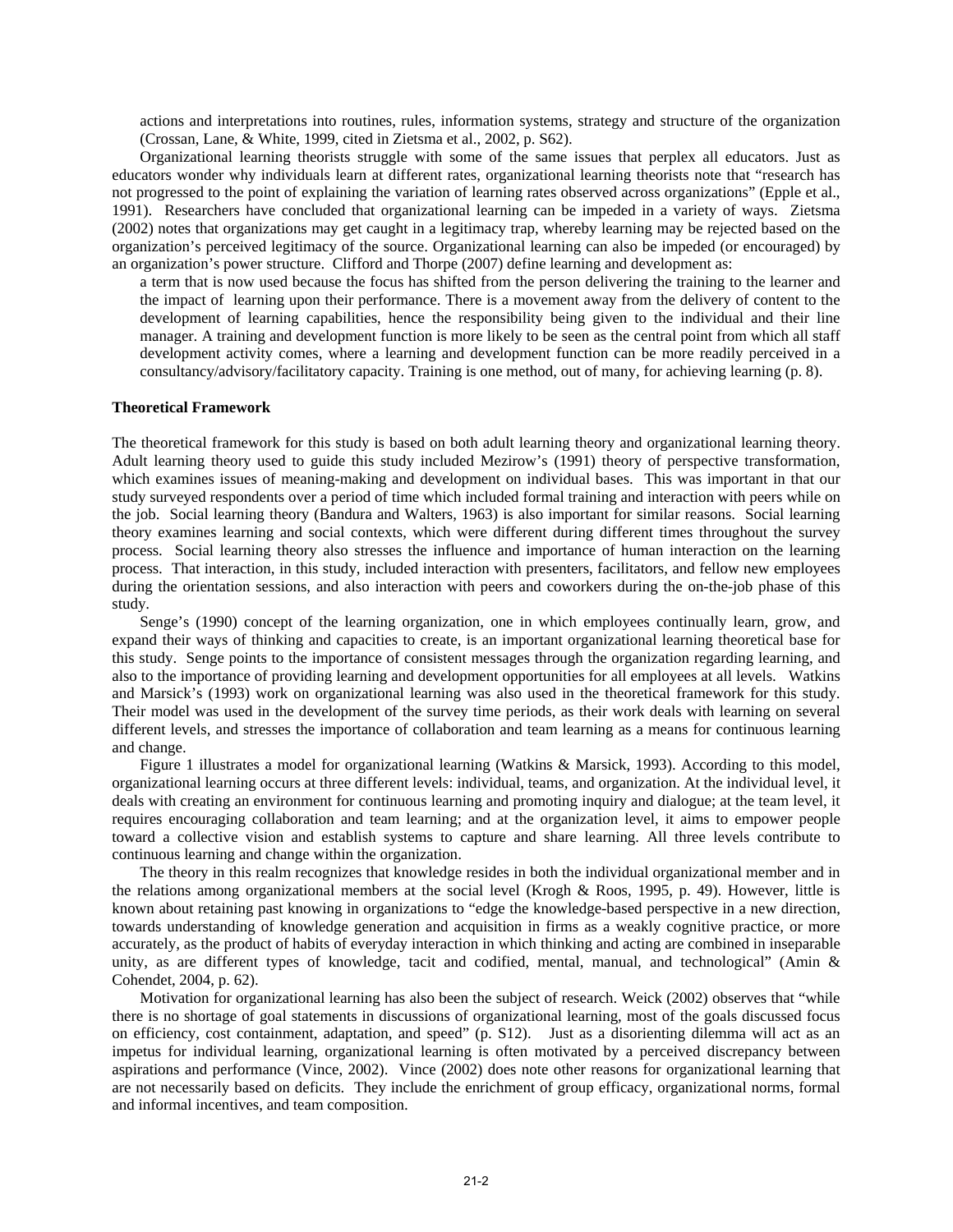

*Figure 1.* A model of organizational learning

## **Research Questions**

This study investigates the following research questions:

- How does new employee orientation training affect employee perceptions of organizational learning?
- What is the effect of time spent back in the workplace when examining employee perception of organizational learning after the training?
- In order to address these questions, the following hypotheses were tested:
- 1.  $H_1$  There is a significant difference on the perceptions of trainees about organizational learning between Phase I and II.
- 2. H<sub>2</sub> There is a significant difference on the perceptions of trainees about organizational learning between Phase II and III.
- 3.  $H_3$  There is a significant difference on the perceptions of trainees about organizational learning between Phase I and III.

## **Methodology**

This quantitative study used a repeated measures design in which trainees were surveyed at three different time intervals about the effectiveness of new employee orientation training in helping them to understand and adapt to the organization's philosophy on learning. This study aims to measure the extent to which transfer of training occurred in an employee orientation training program in respect to the employee perceptions on organizational learning. The survey method used in this study utilized a survey instrument on organizational learning adopted from the selfassessment tool developed and validated by United Kingdom, the Department for Education and Skills (2006). The survey included 13 items on quality management.

## *Description of the Sample*

This study employed the use of convenience sampling because the nature of the study involved measuring the effectiveness of new employee orientation training programs. The organization studied is a U.S. manufacturing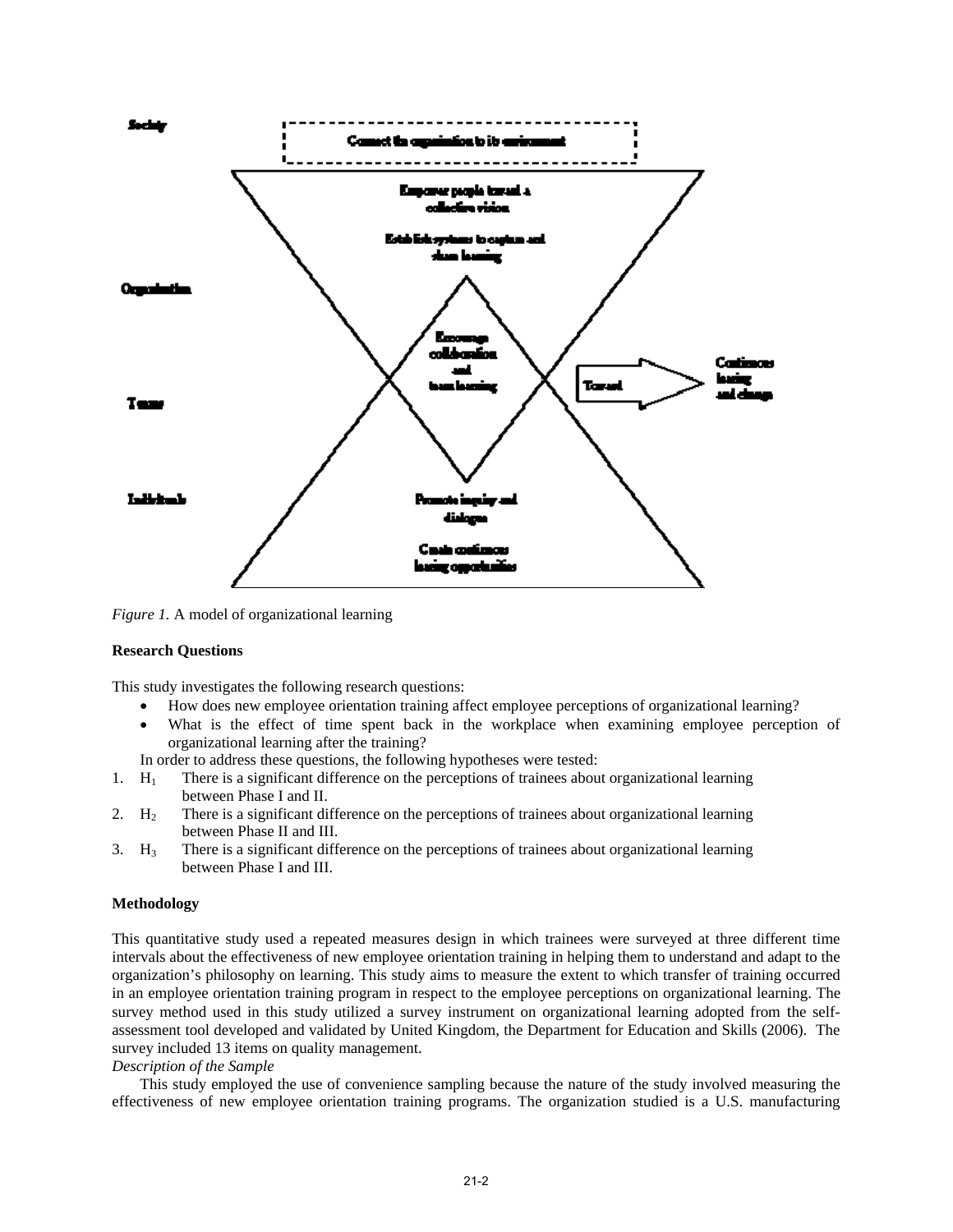company based in a Midwestern state. Employees number approximately 9,000, and the organization's facilities are located at nine states around the country, as well as in several international locations. The corporate employee orientation is required for all new employees at United States locations. It is held at the corporate headquarters. In addition to this orientation, individual facilities offer location-specific orientations.

Learning is extremely important in this organization; one of its values is the promotion of intellectual curiosity. The following is a quote from a recent annual report:

At (company), our greatest asset has always been our people – in fact, they represent our greatest sustainable competitive advantage in the marketplace. So we've created an environment of lifelong learning in which employees can develop the skills, knowledge, and creativity that will allow them to grow as employees and as people.

The organization's orientation program has grown and changed substantially in the past several years.

Several years ago, it was determined that employee orientation would be consolidated at the corporate location, managed by the corporate human resource department, and offered at the corporate headquarters for employees at all locations. In the past, orientations were the responsibility of each individual location. Each orientation was different, and some locations did not provide employee orientation at all.

New employee orientations are held at the corporate headquarters. The orientation itself is a two-day session in which new employees are introduced to the organization's products and services, as well as its mission, culture, history, values, philosophy, leadership, and vision. The organization's philosophy on learning is discussed as a stand-alone topic, and is also noted in the context of several other topics during the orientation. Presenters are top executives at the organization, subject-matter experts, and employees in the human resource department.

 Employees attending this training had some degree of tenure on the job, albeit small. Because the new employee orientation is offered once per quarter, and the organization hires employees on a daily basis, most employees attending new employee orientation training will have already been working at their jobs for a period of days, weeks, or even months. Furthermore, new employee orientation training is only offered to permanent employees of the organization. Interns, temporary, or contract employees who are then hired by the organization as permanent employees may have worked for longer periods of time within the organization before attending new employee orientation. The response rate for the survey was 111 of 125 (89%). A majority of respondents were between 30 and 49 years of age. One third of all respondents were between 30 and 39; 27% were between 40 and 49. The majority of the trainees (86%) were male, and most (80%) were Caucasian. With regard to the highest level of formal education achieved, 18% had completed high school, 23% held Associate degrees, 47% held Bachelor's degrees, and 11% held Master's degrees. Forty percent of respondents had worked at the company for less than three months, while 22% had worked at the company for more than six months.

*Validity and Reliability* 

The study used a survey that was adopted from an instrument developed by the Department for Education and Skills in the U.K. (2006). For the overall organizational learning reliability, Cronbach's coefficient alpha values for the 9 scales was +.85 for Phase I, +.89 for Phase II, and +.85 for Phase III. Cronbach's coefficient alpha values for all scales of measure reported high inter-item correlations; as a result, it was considered substantial evidence that the items are reliably measuring the same underlying constructs (Santos, 1999). In addition, factor analysis was conducted to discover if the observed variables can be explained largely or entirely in terms of factors. Table 1 illustrates questionnaire items and factor loadings.

Table 1. *Questionnaire Items and Factor Loadings* 

|                                                                 | <b>Factor</b> |                |   |  |
|-----------------------------------------------------------------|---------------|----------------|---|--|
| <b>Scale and Item</b>                                           |               | $\mathfrak{p}$ | 3 |  |
| <b>Systems thinking</b>                                         |               |                |   |  |
| Has a supervision process                                       | .51           |                |   |  |
| Has a system for evaluating the outcomes of development         |               |                |   |  |
| activities for our programs and services                        | .74           |                |   |  |
| <b>Personal mastery</b>                                         |               |                |   |  |
| Includes all our staff through a range of communication loops   |               |                |   |  |
| and processes                                                   |               | .55            |   |  |
| Defines the competencies required to deliver all aspects of our |               |                |   |  |
| products and services                                           |               | .68            |   |  |
| Has a competency-based performance appraisal, linked to         |               |                |   |  |
| product and service objectives for all our staff                |               | .65            |   |  |
| Has a range of processes for recognizing achievements of our    |               |                |   |  |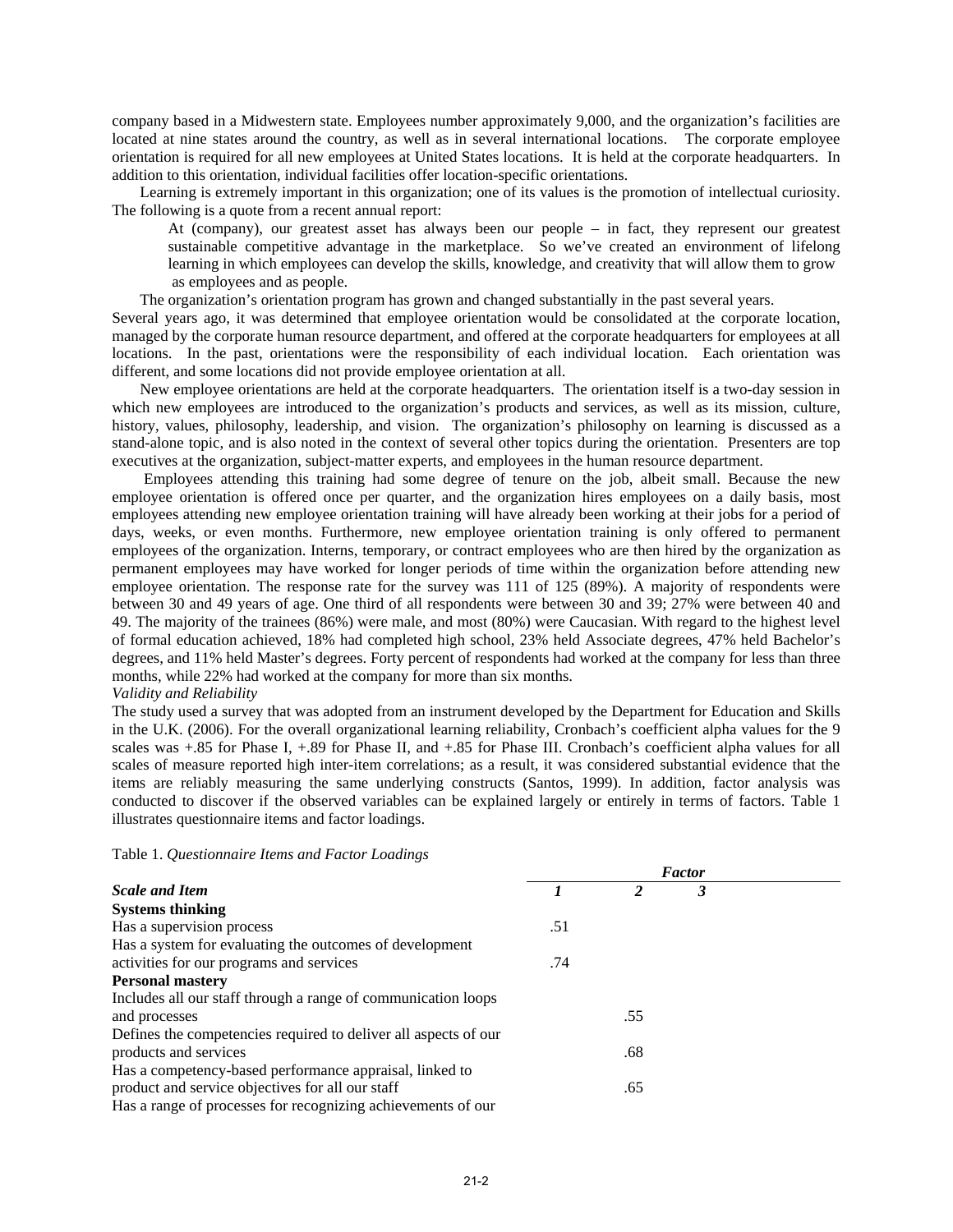| staff                                                           | .63 |  |
|-----------------------------------------------------------------|-----|--|
| <b>Shared Vision</b>                                            |     |  |
| Has a range of development opportunities for all our staff      | .64 |  |
| Has a system for managing shortfalls in performance             | .52 |  |
| Involves all staff in planning, review and evaluation processes | .67 |  |

## *Data Collection*

The trainees were given the surveys three times throughout the study. The first was completed the morning of the first day of new employee orientation training, but prior to the start of the orientation. The second was completed after the second day, or at the end of the training. The third was completed approximately one month after the last day of the training. The first and second surveys were distributed manually to participants by the researchers. Participants were asked to complete and return the survey immediately (respondents were given 15 minutes during the orientation to do so). The third survey was sent via interoffice mail to all participants in the training. Participants were asked to complete the survey and return it within a week of receipt to the researchers via a confidential return envelope. In order to be able to match the three surveys with each respondent yet keep respondents anonymous, a coding system was used. Participants were asked to mark each survey they completed with a pass code consisting of their date of birth and the first letters of their mother's and father's first names. The use of this pass code allowed the researchers to match the first, second, and third surveys by respondent without knowing who the respondent was. *Data Analysis*

To test the research hypotheses, the study used several methods of data analysis, including descriptive statistics, paired-samples t-test, independent-samples t-test, and ANOVA. The frequency of responses was conducted to assess the distribution of the participant demographics. Means and standard deviations were calculated for each item and scale to assess potential central tendencies. Cronbach's alpha was used to conduct reliability analysis to determine the reliability of all scales adopted in the study. The obtained alpha scores were then compared to the reliability estimates existing in the literature. The level of significance was set at  $p < .01$  and .05 respectively.

#### **Results and Findings**

The purpose of this study was to investigate the effectiveness of new employee orientation training to help employees understand and adopt the notion of organization learning existing within their organization. The results of the study indicate that the training program has been effective overall, yielding significant results especially after Phase II. Nevertheless, this trend of increase did not continue until Phase III, although the results of Phase III are still considered significant. The ANOVA test, however, did not yield any significant results between groups.

When we measured the trainees' perception on organizational learning at Phases I, II, and III respectively, we found that the mean differences were significant for all cases except the difference between Phases II and III. The significant difference is that the perceived learning about the organization's philosophy positively increases between Phases I and II and between Phases I and III, while the perceived learning retention about that philosophy between Phases II and III was not positive. Table 2 shows the trainees' perceptions about their organization's learning culture throughout the phases of the study.

| <b>Phases</b> | <b>Mean</b> | $\boldsymbol{N}$ | Mean Difference (SD), p-value |          |         |  |  |
|---------------|-------------|------------------|-------------------------------|----------|---------|--|--|
|               | (SD)        |                  | $2 - 1$                       | $3 - 2$  | 3-1     |  |  |
| Phase I       | 24.17       | 81               | 2.07                          | $-1.84$  | 1.67    |  |  |
|               | (7.19)      |                  | (.003),                       | (.10),   | (.87),  |  |  |
|               |             |                  | p < .001                      | p < .001 | p < .05 |  |  |
| Phase II      | 26.03       | 77               |                               |          |         |  |  |
|               | (7.00)      |                  |                               |          |         |  |  |
| Phase II      | 25.16       | 63               |                               |          |         |  |  |
|               | (6.93)      |                  |                               |          |         |  |  |

Table 2. *Organizational Learning Mean Scores and t-Test Results*

### **Conclusions**

Based upon the results and findings, we concluded that the trainees were experiencing an increase in their learning about their organization's philosophy on learning between Phases I and II and between Phases I and III. The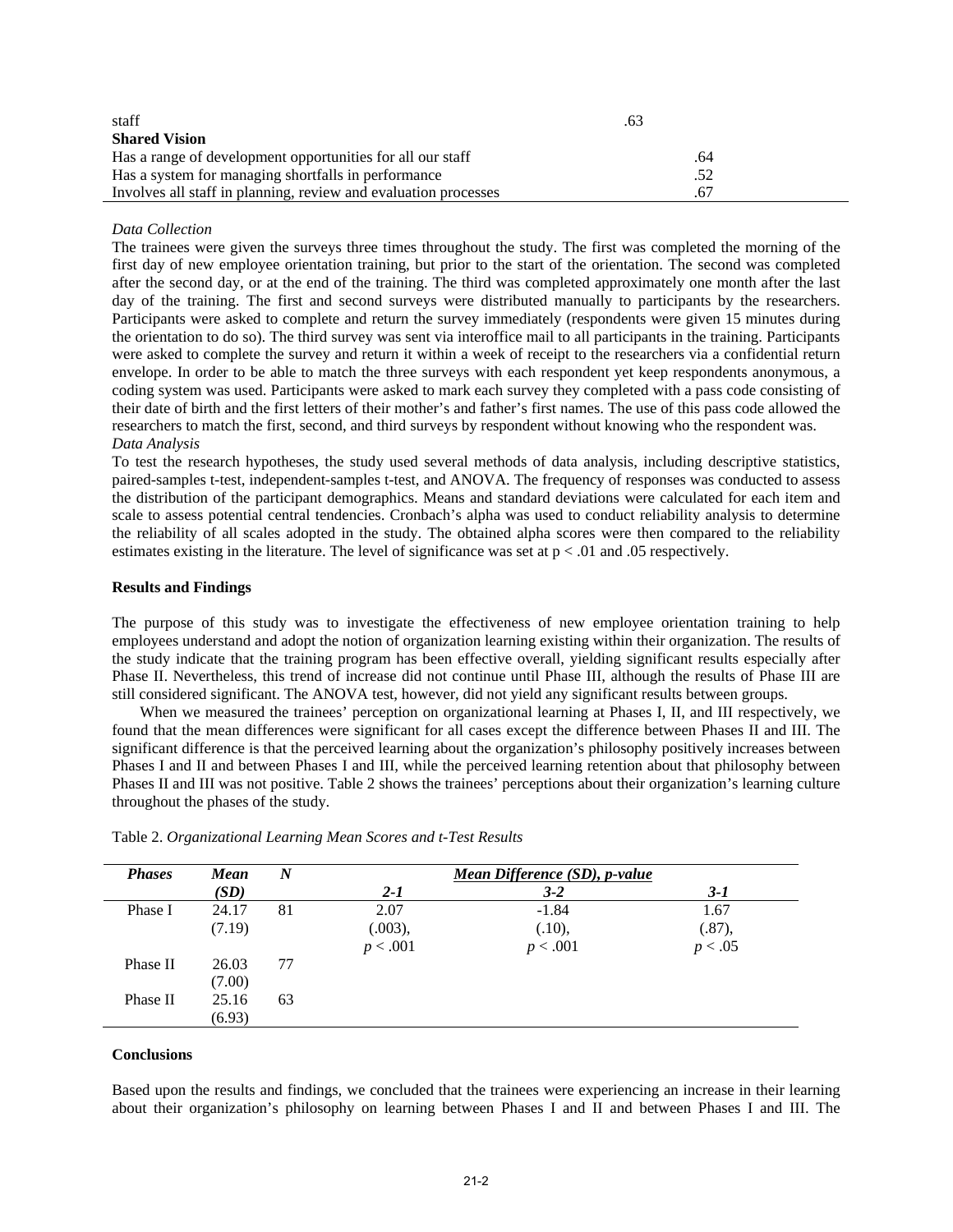trainees, however, indicated a decrease in their perceived learning between Phases II and III. It was during this time period that the new employee was working on the job. The positive increases in employee learning about their organization's philosophy on learning that occurred during the time of new employee orientation did not continue once that employee returned back to the workplace. In other words, it is possible to conclude that what the top management envisions and believes about an aspect of the organization does not necessarily get translated the same way in other levels within the organization.

Argyris (1995) notes that "the individual is key to organizational learning" (p. 26). If individual employees do not understand the company's philosophy on organizational learning, that philosophy will be impeded. It appears that there may be some differences in perception about the concept of the organization's philosophy on learning that may have arisen during the time the employee was on the job. This could be problematic for the individual employee and the organization.

#### **Implications for Training and Development**

Learning does not end after orientation training. A learning organization is one in which employees continually learn and grow (Senge, 1990). An organization's philosophy on learning should permeate all aspects of work in that organization, and messages from all sources should be consistent. This is only possible with an organizational strategy that considers organizational learning as a core business function. HRD practitioners should understand the impact of both formal and informal learning situations on employees' beliefs, and should work to ensure consistent messages are sent regarding core issues like organizational learning.

This study showed that new employees perceptions of their organization's philosophy on learning decreased in the month that immediately followed the orientation training. New employee orientation training is an important venue for new employees to learn about their organizations. HRD practitioners should build on that learning by fostering a continuous learning environment in the organization. Learning in organizations requires a multidimensional approach in that all involved stakeholders contribute to the process. Kirkpatrick and Kirkpatrick suggest that transfer of learning to behavior utilizes a balance of both accountability and support (2005). In order to facilitate that accountability and support, HRD practitioners should work with management and employees to ensure that the organization's philosophy on organizational learning is clearly understood and shared at all levels, and by all employees.

## **Implications for Human Resource Development**

This study showed that employee orientation training was effective in helping new employees learn about an organization's philosophy on organizational learning. That learning did not continue, however, when the employee concluded orientation and was on the job. It is important that HRD practitioners understand the effects of employee orientation on learning, as well as the effects that being in the workplace have on learning. Social learning theory states that employees learn by interacting with others, through mentoring and coaching, and in a variety of other ways, not all of which involve formal classroom situations.

This study is important in providing empirical evidence for organizational support for training programs not only with conducting the programs, but also with fostering an organizational culture that encourages and allows employees at all levels to practice what is learned. Otherwise, such efforts are always subject to remain topmanagement buzzwords and will never achieve their true goals in helping new employees learn, understand, and develop a culture aimed at what is valuable to the organization. It is important that HRD practitioners are aware of the methods and venues in which new employees learn about the organization.

#### **References**

Amin, A., & Cohendet, P. (2004). *Architectures of knowledge: Firms, capabilities, and communities.* New York: Oxford University Press, Inc.

Argyris, C. (1995). Action science in organizational learning. *Journal of Managerial Psychology, 10*(6), 20-26.

- Argyris, C., & Schon, D. A. (1978). *Organizational learning: A theory of action perspective*. San Francisco: Jossey-Bass.
- Bandura, A. & Walters, R. H. (1963). *Social Learning and personality development*. New York. Holt, Rinehart & Winston.

 Clifford, J., & Thorpe, S. (2007). *Workplace learning & development: Delivering competitive advantage for your organization*. Philadelphia, PA: Kogan Page.